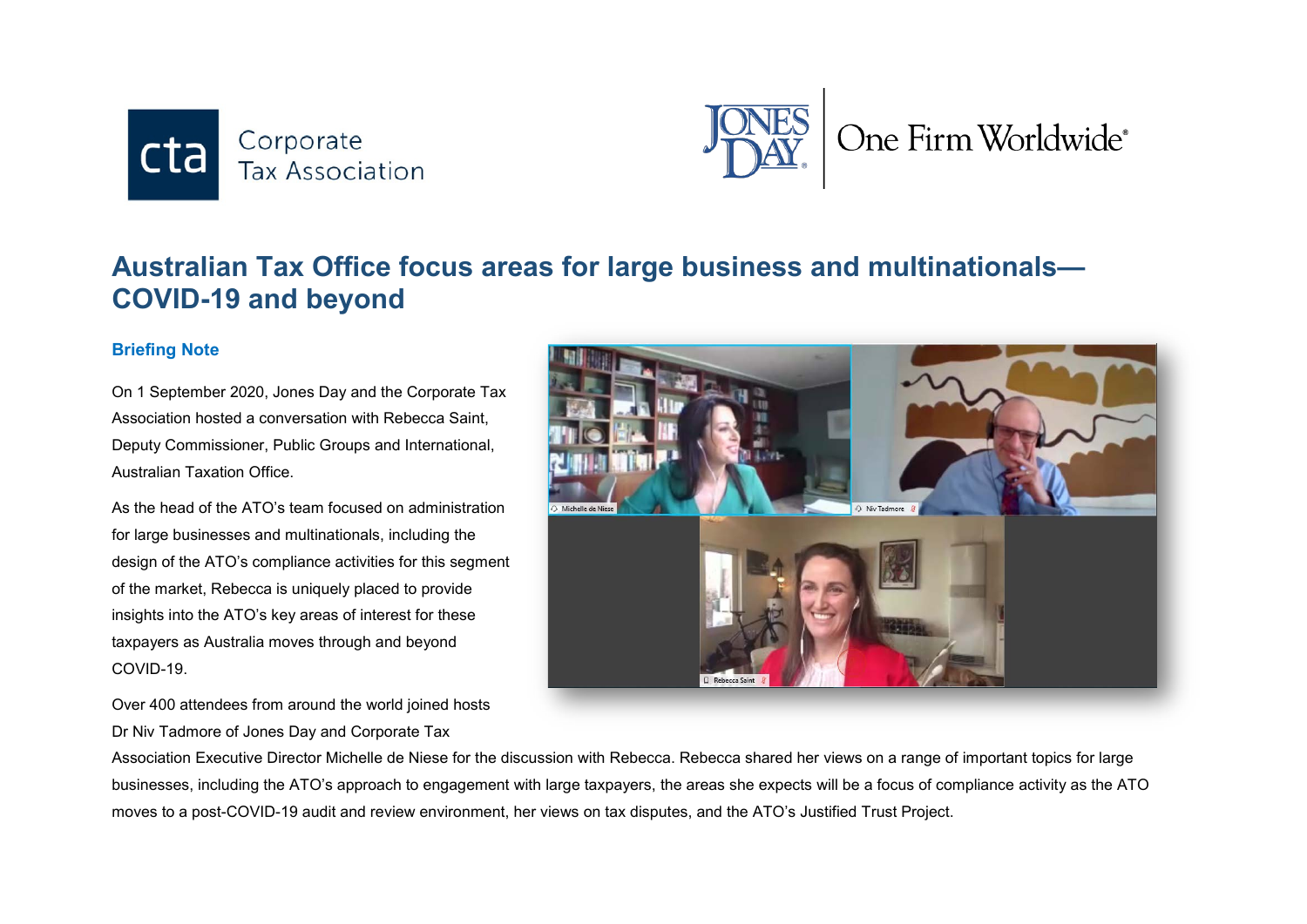Following on from the discussion with Rebecca and Michelle, some key takeaways that large businesses should put on their radar now include:

- New compliance and audit activities that had been planned by the ATO, but deferred because of COVID-19, are going to start over the next few months. The ATO will start that activity with taxpayers they view as having been the least impacted by COVID-19.
- Communication is key to the ATO's approach to taxpayers. In Rebecca's experience, cases that go well are those where there have been open and transparent communications. During the past few months, while the ATO and taxpayers were managing the impact of COVID-19, there had been very positive levels of engagement with large business, and it is hoped that this can be harnessed going forward.
- For large businesses and multinationals, key compliance areas include restructures and migration of intangibles, and hybrids. The ATO also continues to publish taxpayer alerts as an early warning of issues that concern them, including a recent taxpayer alert focused on certain inbound investment structures.
- The ATO considers that its positions on issues should not surprise taxpayers because its views and expectations are set out in public guidance including Practical Compliance Guidelines (PCGs).
- The ATO's Tax Avoidance Taskforce is focused on meeting its various commitments to government for this year, even with the delays and issues caused by COVID-19.
- The ATO is generally pleased with the progress of the Justified Trust program. For both the Top 100 and the Top 1000 taxpayers, about 30% have achieved a high level of assurance, and Rebecca expects that for the Top 100, that will exceed 50% this year with further assurance activities.
- The ATO is focused on primary evidence in its reviews. It is not sufficient to simply meet and explain positions. Taxpayers need to prove what they assert.
- While the vast majority of disputes end in some type of agreed resolution, through settlements or an alternative dispute resolution process, the ATO will litigate cases where there is a strategic or precedential reason to do so.
- The ATO would normally settle within the "green zone" of the PCGs. Settlements outside the "green zone" can occur, but the taxpayer will need to have strong evidence as to why their circumstances are different and result in outcomes outside of the green zone.

In addition, Michelle shared some important insights from taxpayers' viewpoint on behalf of the members of the Corporate Tax Association, echoing the importance of effective communication between the parties:

- The ATO has generally been responsive during critical phases of the pandemic and continued communication will help manage expectation gaps as the ATO returns to business-as-usual practices while businesses manage a fragile global economy.
- Taxpayers expect "justified scrutiny" from the ATO to ensure that their investment in the ATO's Justified Trust program is recognized in planning reviews and audits.